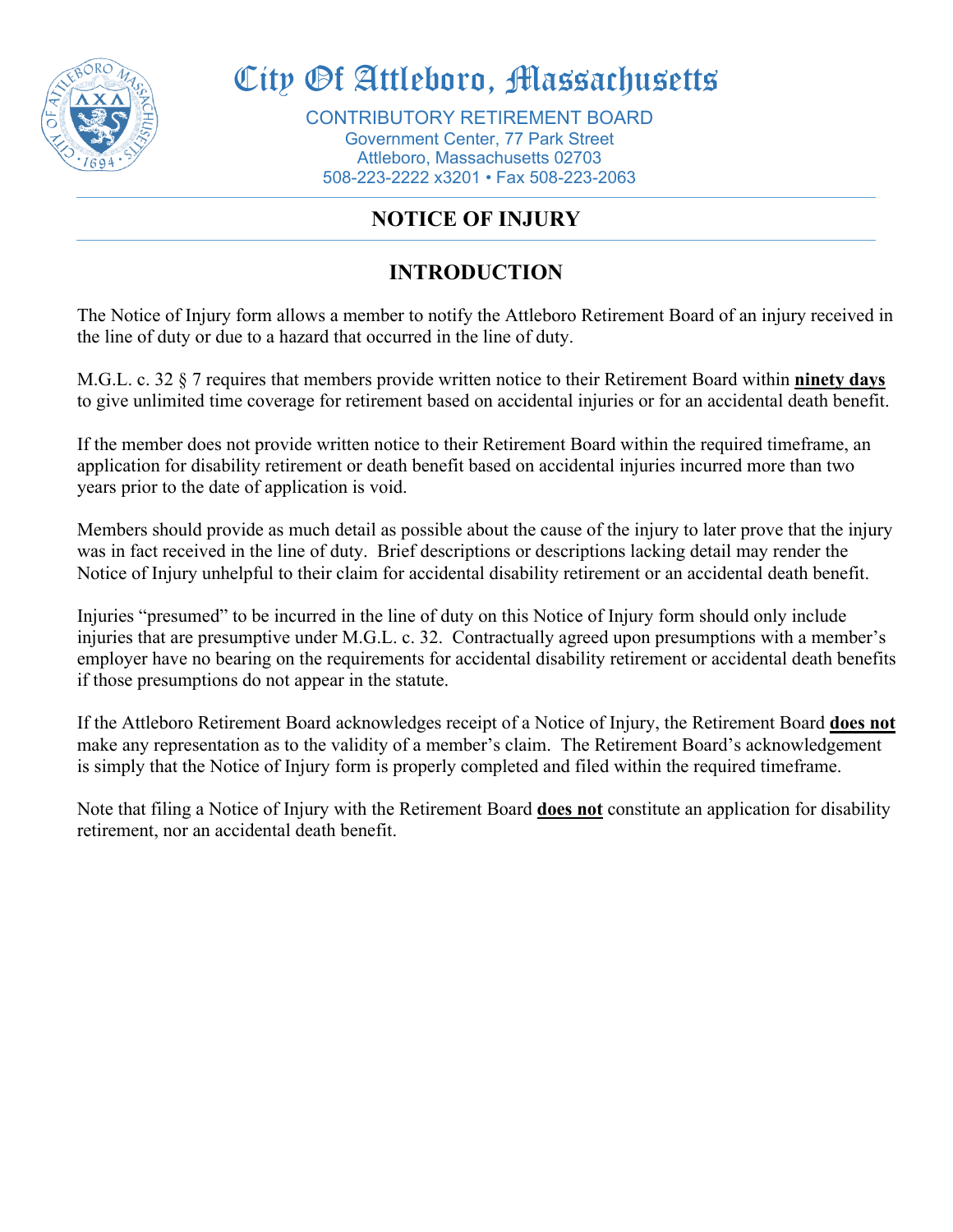

# City Of Attleboro, Massachusetts

CONTRIBUTORY RETIREMENT BOARD Government Center, 77 Park Street Attleboro, Massachusetts 02703 508-223-2222 x3201 • Fax 508-223-2063

## **NOTICE OF INJURY**

## **TO THE BOARD OF RETIREMENT:**

This is to notify you that the following member received injuries incurred through accident in the line of duty or due to a hazard that occurred in the line of duty.

### **MEMBER INFORMATION** (required)

| Name:                                    |                       |
|------------------------------------------|-----------------------|
| Address:                                 |                       |
| SS#:<br>-                                | Telephone:            |
| Department or Agency                     |                       |
| where Employed:                          | Job Title:            |
| Member                                   | Date of               |
| Date of Birth:                           | Entry into Service:   |
| Marital                                  | If Married,           |
| Married<br>Single<br>Status:<br>Divorced | Name of Spouse:       |
| If Married,                              | If Married,           |
| Spouse's Date of Birth:                  | Spouse's Maiden Name: |

### **INJURY INFORMATION** (required)

Note: These questions may NOT be left blank.

Some statement must be made such as "not taken to a hospital," "no witnesses," etc.

| Nature           | Date and Time |
|------------------|---------------|
| of Injury:       | of Injury:    |
| Cause of Injury: |               |
| If more space is |               |
| needed, please   |               |
| use other side   |               |
| and check the    |               |
| box below.       |               |
|                  |               |
|                  |               |
|                  |               |
| Continued        |               |
| on other side    |               |
| Name of          | Name of       |
| Doctor:          | Hospital:     |
| Hospital         |               |
| Address:         |               |
| Witness #1       | Witness #1    |
| Name:            | Phone Number: |
| Witness #1       |               |
| Address:         |               |
| Witness #2       | Witness #2    |
| Name:            | Phone Number: |
| Witness #2       |               |
| Address:         |               |